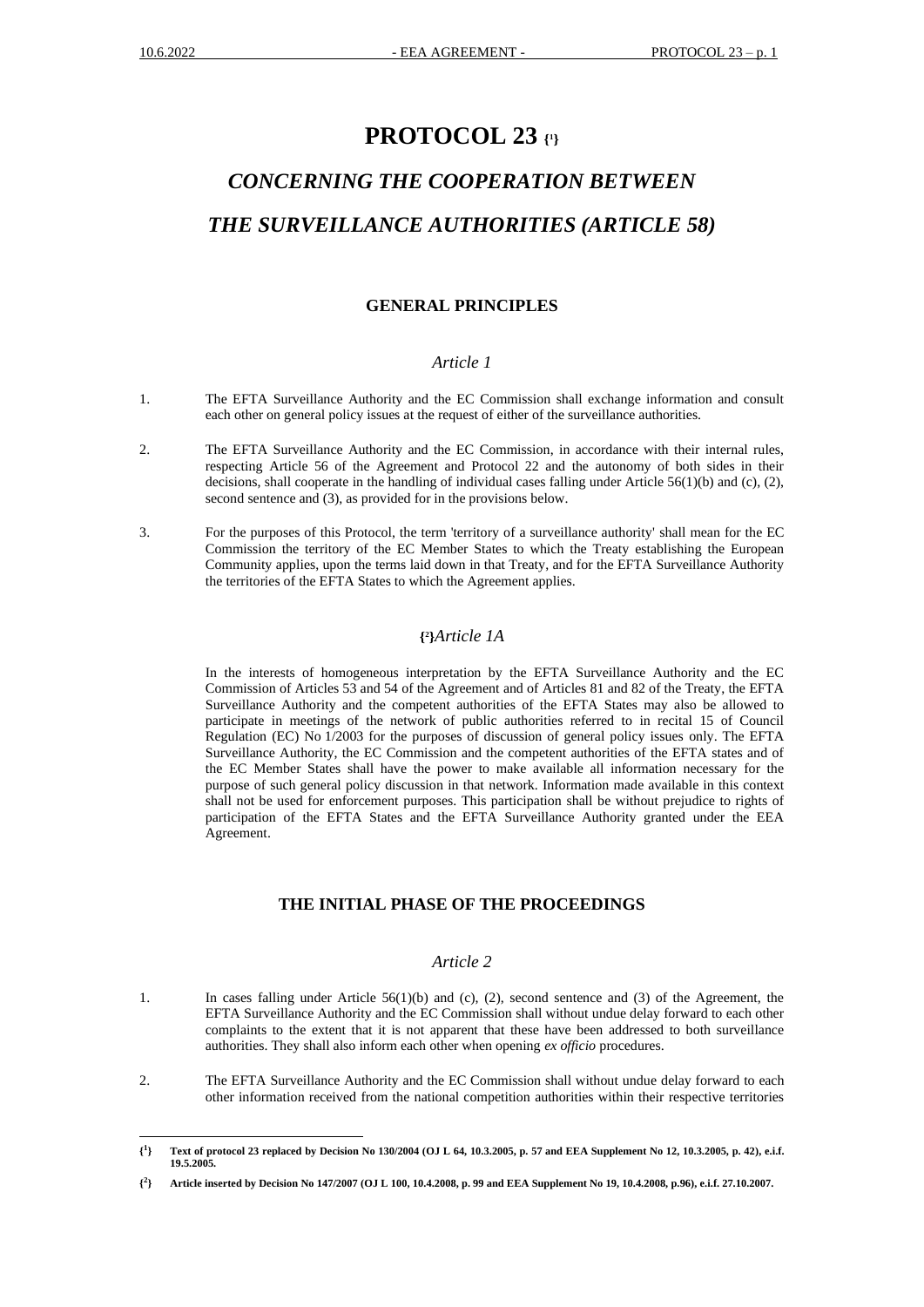concerning the commencement of the first formal investigative measure in cases falling under Article 56 (1)(b) and (c), (2), second sentence and (3) of the Agreement.

3. The surveillance authority which has received information as provided for in the first paragraph may present its comments thereon within 30 working days of its receipt.

#### *Article 3*

- 1. The competent surveillance authority shall, in cases falling under Article 56(1)(b) and (c), (2), second sentence and (3) of the Agreement, consult the other surveillance authority when:
	- addressing to the undertakings or associations of undertakings concerned its statement of objections,
	- publishing its intention to adopt a decision declaring Article 53 or 54 of the Agreement not applicable, or
	- publishing its intention to adopt a decision making commitments offered by the undertakings binding on the undertakings.
- 2. The other surveillance authority may deliver its comments within the time limits set out in the abovementioned publication or statement of objections.
- 3. Observations received from the undertakings concerned or third parties shall be transmitted to the other surveillance authority.

# *Article 4*

In cases falling under Article 56(1)(b) and (c), (2), second sentence and (3) of the Agreement, the competent surveillance authority shall transmit to the other surveillance authority the administrative letters by which a file is closed or a complaint rejected.

# *Article 5*

In cases falling under Article  $56(1)(b)$  and (c), (2), second sentence and (3) of the Agreement, the competent surveillance authority shall invite the other surveillance authority to be represented at hearings of the undertakings concerned. The invitation shall also extend to the States falling within the competence of the other surveillance authority.

# **ADVISORY COMMITTEES**

#### *Article 6*

- 1. In cases falling under Article 56 (1)(b) and (c), (2), second sentence and (3) of the Agreement, the competent surveillance authority shall, in due time, inform the other surveillance authority of the date of the meeting of the Advisory Committee and transmit the relevant documentation.
- 2. All documents forwarded for that purpose from the other surveillance authority shall be presented to the Advisory Committee of the surveillance authority which is competent to decide on a case in accordance with Article 56 together with the material sent out by that surveillance authority.
- 3. Each surveillance authority and the States falling within its competence shall be entitled to be present in the Advisory Committees of the other surveillance authority and to express their views therein; they shall not have, however, the right to vote.
- 4. Consultations may also take place by written procedure. However, if the surveillance authority which is not competent to decide on a case in accordance with Article 56 so requests, the competent surveillance authority shall convene a meeting.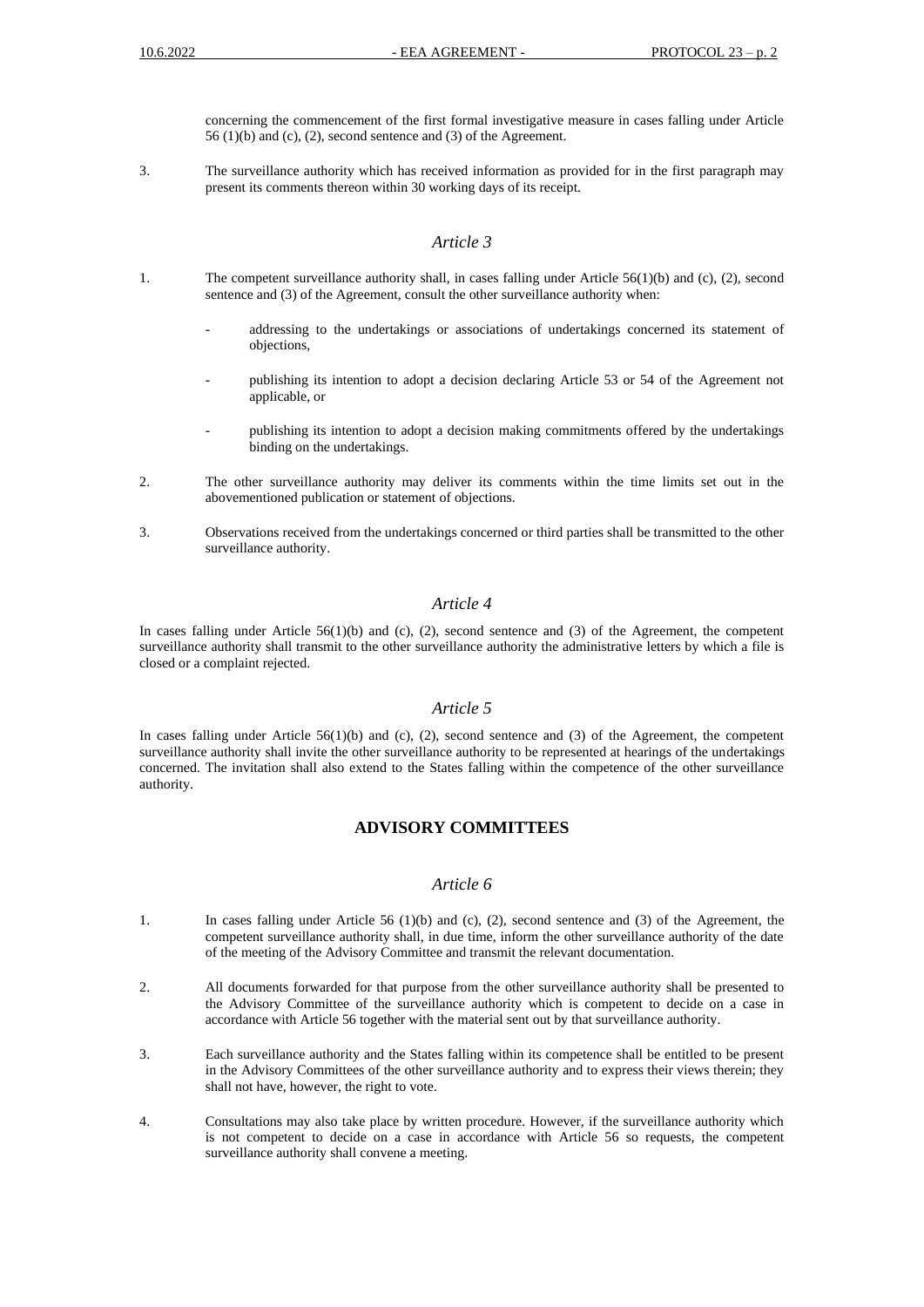# **REQUEST FOR DOCUMENTS AND THE RIGHT**

# **TO MAKE OBSERVATIONS**

# *Article 7*

The surveillance authority which is not competent to decide on a case in accordance with Article 56 of the Agreement may request from the other surveillance authority at all stages of the proceedings copies of the most important documents concerning cases falling under Article 56(1)(b) and (c), (2) second sentence and (3) of the Agreement, and may furthermore, before a final decision is taken, make any observations it considers appropriate.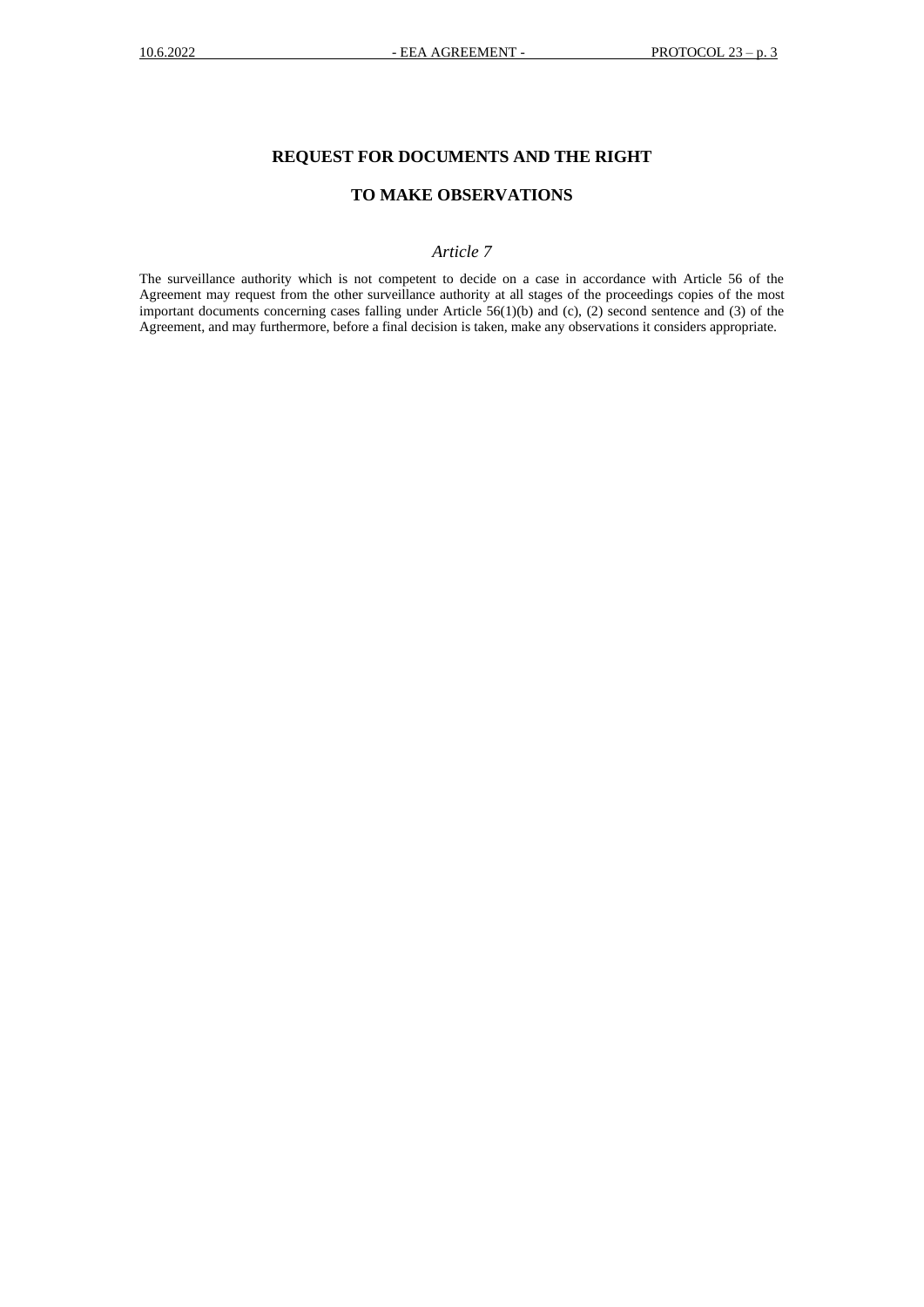# **ADMINISTRATIVE ASSISTANCE**

#### *Article 8*

- 1. When the competent surveillance authority, as defined in Article 56 of the Agreement, by simple request or by decision requires an undertaking or association of undertakings located within the territory of the other surveillance authority to supply information, it shall at the same time forward a copy of the request or decision to the other surveillance authority.
- 2. At the request of the competent surveillance authority, as defined in Article 56 of the Agreement, the other surveillance authority shall, in accordance with its internal rules, undertake inspections within its territory in cases where the competent surveillance authority so requesting considers it to be necessary.
- 3. The competent surveillance authority is entitled to be represented and take an active part in inspections carried out by the other surveillance authority in respect of paragraph 2.
- 4. All information obtained during such inspections on request shall be transmitted to the surveillance authority which requested the inspections immediately after their finalization.
- 5. Where the competent surveillance authority, in cases falling under Article 56(1)(b) and (c), (2), second sentence and (3) of the Agreement, carries out inspections within its territory, it shall inform the other surveillance authority of the fact that such inspections have taken place and, on request, transmit to that authority the relevant results of the inspections.
- 6. When the competent surveillance authority as defined in Article 56 of the Agreement interviews a consenting natural or legal person in the territory of the other surveillance authority, the latter shall be informed thereof. The surveillance authority which is not competent may be present during such an interview, as well as officials from the competition authority on whose territory the interviews are conducted.

# **EXCHANGE AND USE OF INFORMATION**

#### *Article 9*

- 1. For the purpose of applying Articles 53 and 54 of the Agreement, the EFTA Surveillance Authority and the EC Commission shall have the power to provide one another with and use in evidence any matter of fact or of law, including confidential information.
- 2. Information acquired or exchanged pursuant to this Protocol shall only be used in evidence for the purpose of procedures under Articles 53 and 54 of the Agreement and in respect of the subject matter for which it was collected.
- 3. Where the information referred to in Article 2 (1) and (2) concerns a case which has been initiated as a result of an application for leniency, that information cannot be used by the receiving surveillance authority as the basis for starting an inspection on its own behalf. This is without prejudice to any power of the surveillance authority to open an inspection on the basis of information received from other sources.
- 4. Save as provided under paragraph 5, information voluntarily submitted by a leniency applicant will only be transmitted to the other surveillance authority with the consent of the applicant. Similarly other information that has been obtained during or following an inspection or by means of or following any other fact-finding measures which, in each case, could not have been carried out except as a result of the leniency application will only be transmitted to the other surveillance authority if the applicant has consented to the transmission to that authority of information it has voluntarily submitted in its application for leniency. Once the leniency applicant has given consent to the transmission of information to the other surveillance authority, that consent may not be withdrawn. This paragraph is without prejudice, however, to the responsibility of each applicant to file leniency applications to whichever authorities it may consider appropriate.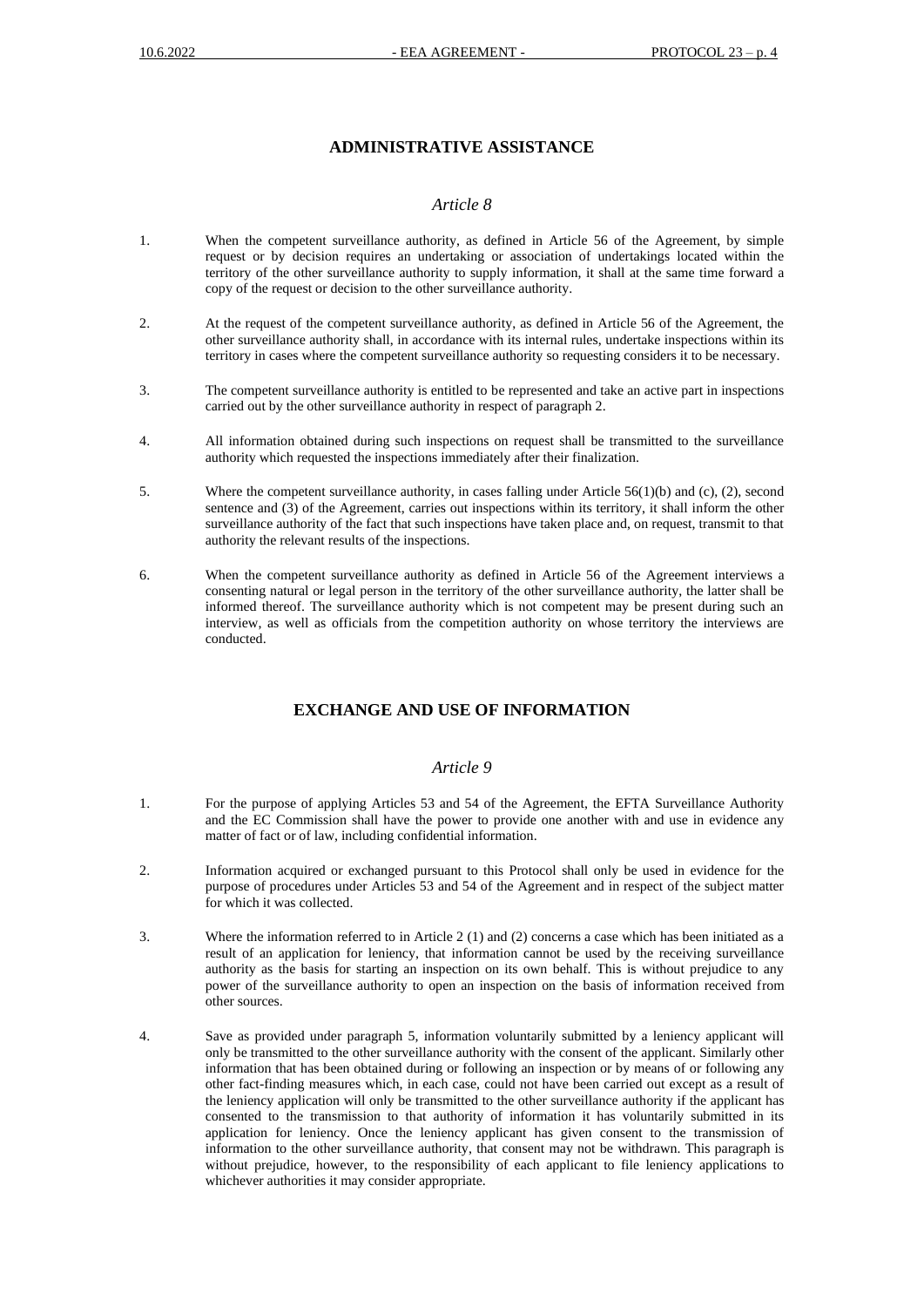- 5. Notwithstanding paragraph 4, the consent of the applicant for the transmission of information to the other surveillance authority is not required in any of the following circumstances:
	- a) no consent is required where the receiving surveillance authority has also received a leniency application relating to the same infringement from the same applicant as the transmitting surveillance authority, provided that at the time the information is transmitted it is not open to the applicant to withdraw the information which it has submitted to that receiving surveillance authority;
	- b) no consent is required where the receiving surveillance authority has provided a written commitment that neither the information transmitted to it nor any other information it may obtain following the date and time of transmission as noted by the transmitting surveillance authority, will be used by it or by any other authority to which the information is subsequently transmitted to impose sanctions on the leniency applicant or on any other legal or natural person covered by the favourable treatment offered by the transmitting authority as a result of the application made by the applicant under its leniency programme or on any employee or former employee of the leniency applicant or of any of the aforementioned persons. A copy of the receiving authority's written commitment will be provided to the applicant.
	- c) in the case of information collected by a surveillance authority under Article 8(2) at the request of the surveillance authority to whom the leniency application was made, no consent is required for the transmission of such information to, and its use by, the surveillance authority to whom the application was made.

#### **PROFESSIONAL SECRECY**

#### *Article 10*

- 1. For the purpose of carrying out the tasks entrusted to it by this Protocol, the EC Commission and the EFTA Surveillance Authority can forward to the States falling within their respective territories all information acquired or exchanged by them pursuant to this Protocol.
- 2. The EC Commission, the EFTA Surveillance Authority, the competent authorities of the EC Member States and the EFTA States, their officials, servants and other persons working under the supervision of these authorities as well as officials and servants of other authorities of the States shall not disclose information acquired or exchanged by them as a result of the application of this Protocol and of the kind covered by the obligation of professional secrecy.
- 3. Rules on professional secrecy and restricted use of information provided for in the Agreement or in the legislation of the Contracting Parties shall not prevent exchange of information as set out in this Protocol.

# **ACCESS TO THE FILE{ 3 }**

#### *Article 10A*

When a surveillance authority grants access to the file to the parties to whom it has addressed a statement of objections, the right of access to the file shall not extend to internal documents of the other surveillance authority or of the competition authorities of the EC Member States and the EFTA States. The right of access to the file shall also not extend to correspondence between the surveillance authorities, between a surveillance authority and the competition authorities of the EC Member States or EFTA States or between the competition authorities of the EC Member States or EFTA States where such correspondence is contained in the file of the competent surveillance authority.

**<sup>{</sup> 3 } Heading and article 10A inserted by Decision No 178/2004 (OJ L 133, 26.5.2005, p. 35 and EEA Supplement No 26, 26.5.2005, p. 25), e.i.f. 1.7.2005.**